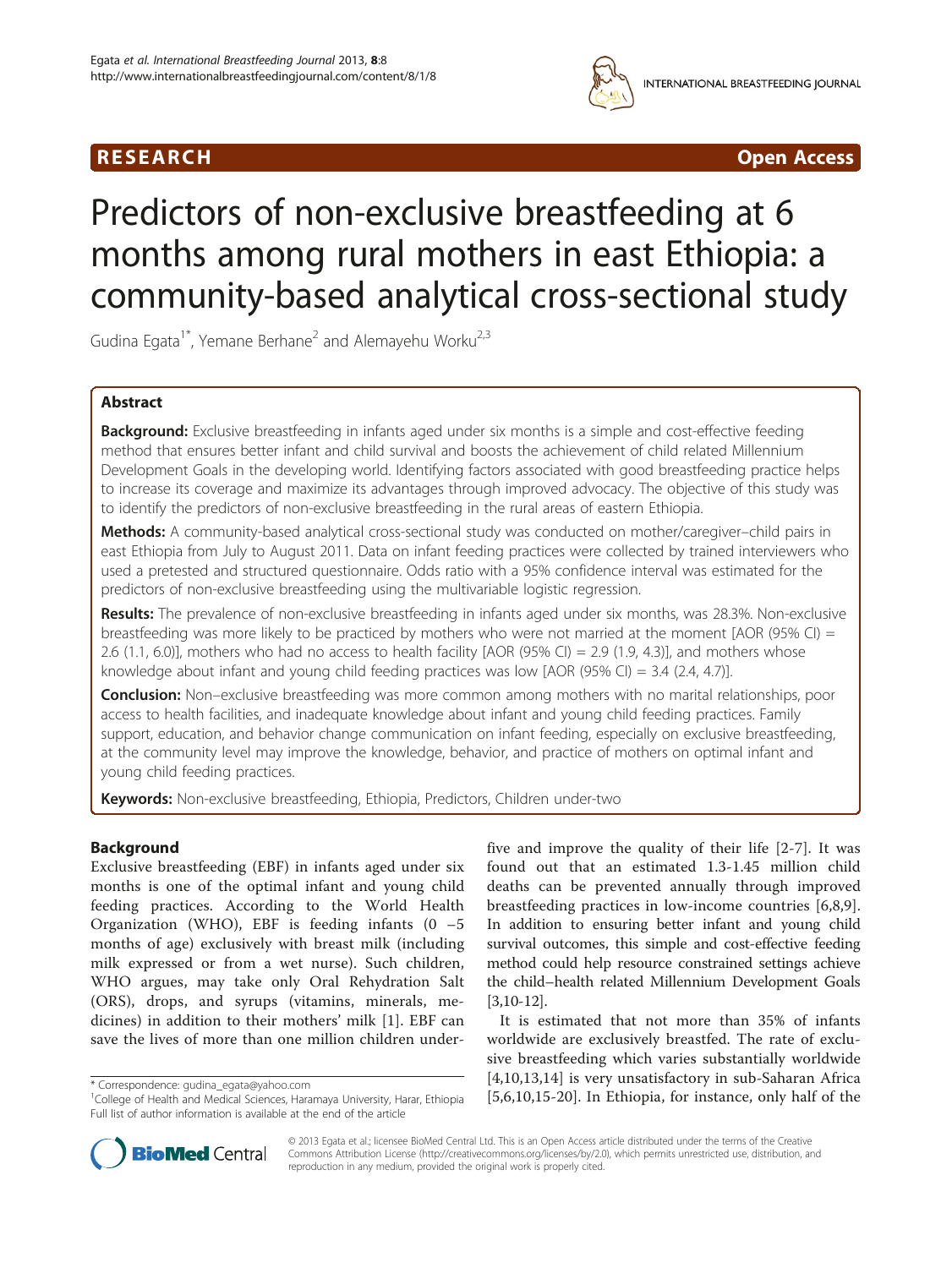children are exclusively breastfed, with a median duration of 2.3 months and a mean duration of 4.2 months [[12,21,22](#page-6-0)].

On the other hand, suboptimal breastfeeding (non-EBF) can decrease the full absorption of nutrients from breast milk and increase the risk of diarrhea and acute respiratory infections [\[23](#page-6-0)]. Non-EBF is also believed to be responsible for 10% of the disease burden, 10% of the 44 million Disability-Adjusted Life-Years (DALYs), and 1.4 million child deaths. Moreover, the long term impacts, such as poor academic performance, decreased productivity, and impaired cognitive and social development among children under-five years of age have been attributed to suboptimal Infant and Young Child Feeding Practices (IYCF) [\[24,25\]](#page-6-0).

The causes of suboptimal breastfeeding are multitude and inter-related. In other studies, age, education, residence, marital status, occupation and smoking habit of the mother, and the household's socio-economic position were identified as the distal predictors of non-exclusive breastfeeding [[4](#page-6-0),[9,10](#page-6-0),[16](#page-6-0),[18](#page-6-0),[26](#page-7-0)-[29\]](#page-7-0). On the other hand, maternal Antenatal Care (ANC) attendance, place of delivery, mode of delivery, knowledge about EBF, prelacteal feeding (feeding of infants with substances other than colostrum or first milk), timing of initiation of breastfeeding after delivery, colostrum feeding practice, caesarean delivery, smoking during pregnancy [[4,9,10](#page-6-0), [12,15,16,18](#page-6-0),[19,](#page-6-0)[26-30\]](#page-7-0), and the household food security status [[31,32](#page-7-0)] were identified as maternal related risk factors. Moreover, sex, age, gestational age at birth, and birthweight of the child, diarrhea and Acute Respiratory tract Infection(ARI) were also found to be child related correlates of non–EBF in infants aged under six months [[4,9,10](#page-6-0),[17-19](#page-6-0),[26,28,30](#page-7-0)].

Although documented evidence is scanty at all levels in Ethiopia, being single, unemployment, better socioeconomic position, age of the child, and the practice of discarding colostrum were identified as the barriers to EBF [[12,21,22](#page-6-0),[33,34\]](#page-7-0). Identifying factors associated with good breastfeeding practices in different contexts is assumed to facilitate better advocacy and wider coverage in the country. Therefore, this study was conducted to identify factors associated with non-exclusive breastfeeding in rural areas of eastern Ethiopia.

## Methods

The study was conducted at the Kersa Demographic Surveillance and Health Research Centre (KDS-HRC) of Haramaya University, east Ethiopia, from July to August 2011. In the Demographic Surveillance Site (DSS), 48192 adults and 7198 children aged under- five years lived in 10256 households during the study period.

The DSS which had three climatic zones, namely low land, midland and high land, was divided into two semi-

urban and ten rural 'kebeles' (the smallest administrative units in Ethiopia). In Kersa district, there were no hospital and ambulance services, the nearest hospital being 50 km from the DSS. There were three health centers and ten community health posts within the geographic coverage of the DSS. Each community health post had two health extension or community health workers who provided basic primary health care services. The health care coverage of the district was 80% in 2010 [[35,36](#page-7-0)].

Agriculture is the main means of livelihood for the study population. Crop production is basically on an annual basis, except in few locations where it is biannual. Sorghum and maize are the common grains cultivated, while potato and other vegetables are scarcely produced. Subsistent crops are often planted during the wet season (June-September) and harvested during the dry season (October–January). Khat, a stimulant plant with amphetamine like effects, is predominantly produced as a cash crop. Polygamous marital relationship are common with no profound cultural taboos related to eating habits.

A community-based analytical cross-sectional study was conducted on mothers of children under-two years of age (mother–child pair). The mothers and their children were initially selected at random from the DSS sampling frame. In addition to the random selection of the study participants, samples were proportionally allocated to the 12 'kebels' of the DSS based on the total number of their households. If more than one under-five child lived in the selected household, one child was selected by a lottery method. The sample size was estimated using two approaches based on the objectives of the study. To estimate the prevalence of non-EBF in infants aged under six months a single population proportion formula was used with the following assumptions: expected prevalence of non-exclusive breastfeeding 51% [\[21,22\]](#page-6-0), a 5% type I error, margin of error 5% (desired precision between sample and population parameter), and a 20% contingency for the non response. Accordingly, a sample size of 461 mother–child pair was calculated. On the other hand, to assess the predictors of non-exclusive breastfeeding, the sample size was estimated using Epi Info Version 3.5.1 with the following assumptions: a 5% type I error, power of the study 90%, control to case ratio 4:1 to detect the odds ratio of 2.0 among the cases which was estimated from the other study [[22](#page-6-0)], being illiterate (main exposure) 66.1% among controls [[37](#page-7-0)], and a 20% contingency for the non-response. Thus, the minimum sample size required for the study was 881 (220 mothers of non-exclusively breastfed children and 661 mothers of exclusively breastfed children). In this study, the latter sample size was considered to increase the power of the study. However, during the baseline survey for the longitudinal study, which was designed for a different study, the total number of mothers of children aged 6 to 23 months was found to be 860 (243 non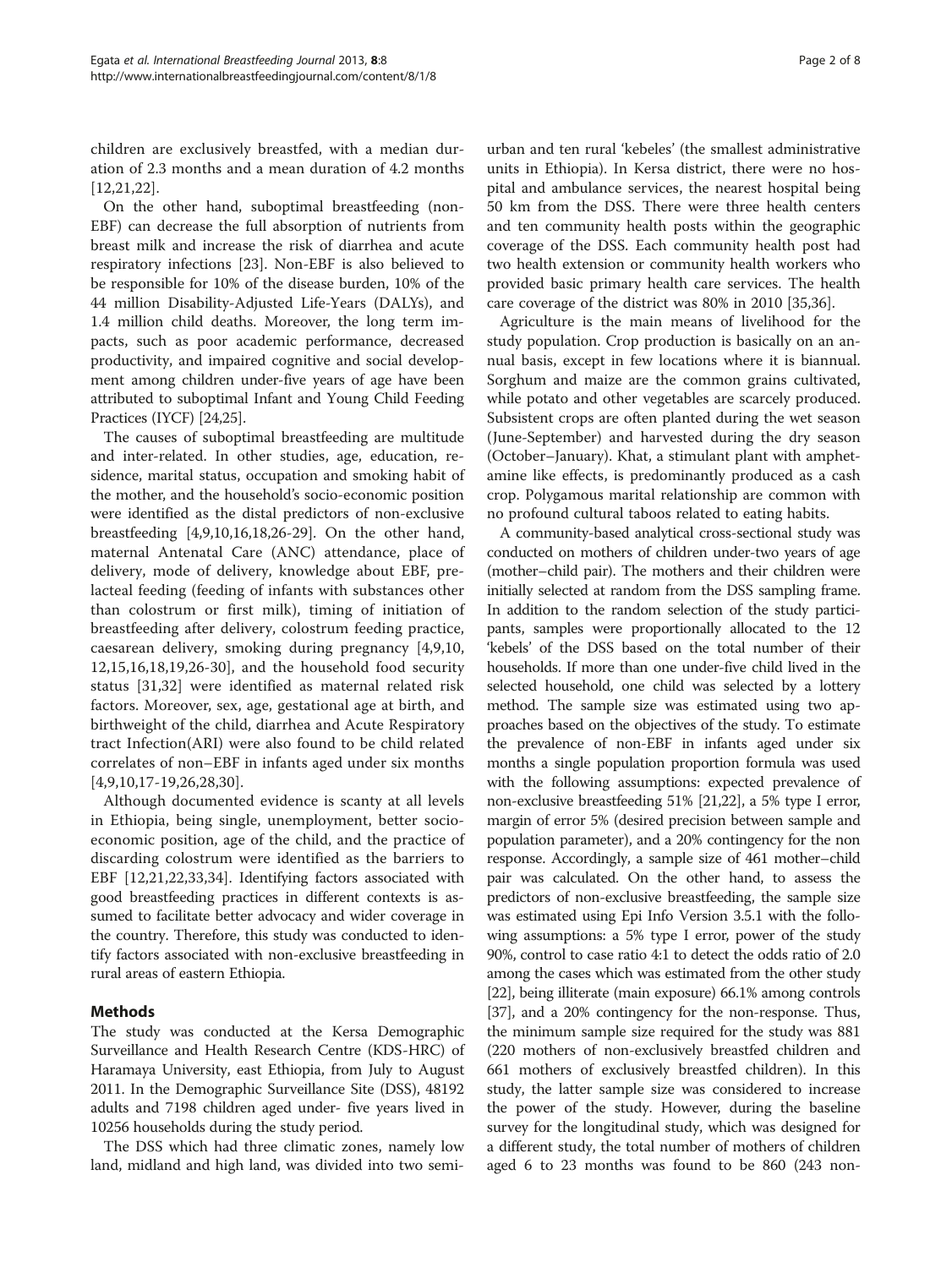exclusively breastfed children and 617 exclusively breastfed children). To address other exposure variables and increase the power of the study, we included all the cases that were identified beyond the minimum requirement in the final analysis.

Data on socio-demographic and obstetric factors and infant feeding practices were collected using a structured and pre-tested interview questionnaire. The questionnaire was adapted from the Ethiopian Health and Demographic Survey (EDHS), WHO, and LINKAGE project questionnaires used to assess IYCF in developing countries. It was initially prepared in English and then translated into the local language, Afan Oromo, by fluent speakers of both languages, and it was translated back into English to check its consistency. A one week intensive training was given to 24 data collectors and 4 supervisors who were selected from KDS-HRC and the surrounding community. They were informed about the objective and relevance of the study, the confidentiality of the information, the respondent's right, the questionnaire, the pre-test, the informed consent, and techniques to conduct the interview.

In this study, the outcome variable was the status of exclusive breastfeeding to infants under six months of age following the birth of the index child. EBF was understood as feeding only breast milk (including milk expressed or from a wet nurse) without anything else for the first six months of life with the exception of oral rehydration salt (ORS), drops, and syrups (vitamins, minerals, medicines) for therapeutic purposes [\[1](#page-6-0)]. Non-EBF was coded as "1" while EBF was coded as "0" for regression analysis.

The independent variables were age, education, residence, the marital status of the mother, the household socio-economic position and food security status, maternal access to a health facility, knowledge about IYCF, the practice of colostrum feeding, and the child's sex.

The age of the mothers which was categorized into "15- 34"and "35-49"years, was coded "0" and "1", respectively. Illiterate mothers were coded "0" while the literates coded "1". The "semi–urban" and "rural" residences of mothers were also coded "1" and "0", respectively. Regarding their marital status, "others" was coded "0" and married "1".

The household socio-economic position or wealth index was computed using 28 household related variables. They included the household assets, income, environmental health, water supply and dwelling. Principal component analysis (PCA) was performed to determine the households' socio-economic position or wealth index. The categorical variables were made dummy before initiating the analysis, but the ordinal ones were ordered from the least important to the most important. Finally, the socio-economic position or wealth status was used in the consecutive analysis by classifying it into five groups: lowest, second (low), middle, fourth (high), and highest [[12,](#page-6-0)[38\]](#page-7-0).

The household food security status was determined by computing nine standard household Food Insecurity Access Scale (HFIAS) questions adapted from the Food and Nutrition Technical Assistance (FANTA) Project of the United States Agency for International Development (USAID) which were designed for this purpose in 2007 [[39\]](#page-7-0). All "Yes" responses were coded "1" and "No" responses were coded "0", and the responses were summed up to obtain the household food insecurity index. The index which had a high internal consistency (Cronbach's alpha = 0.90) [\[40](#page-7-0)], was further dichotomized as "food secure" and "food insecure" for a score equal to zero and greater than zero , respectively, and was coded "1" for "food secure" and "0" for "food insecure" for analysis [[41\]](#page-7-0).

The maternal access to health facilities was based on the mother's and key informants' estimate of the distance from the nearby health institution. A distance of 10 km radius was considered as access to health service facility and was coded "1" while a distance beyond this range of values was considered as lack of access and coded "0".

The knowledge of mothers on IYCF was computed based on seven questions which included awareness of the mothers about the timing of breastfeeding initiation after delivery, exclusive breastfeeding, colostrum feeding and its importance, age at complementary feeding, how long breastfeeding should continue, and whether HIV sero-positive mother should breastfeed or not. The mothers who scored above the mean cut-off point were considered to have high knowledge about the practices and coded "1", whereas those who scored below this cut– off point were considered to have low knowledge and coded "0" [[29,42](#page-7-0)]. Likewise, last pregnancy was defined as a state of pregnancy for which a mother was pregnant for her index child. The mother's colostrum feeding practice was categorized as "colostrum discarded" and coded "0", and colostrum given to child was coded "1".

The data were double entered using EpiData Version 3.1 by two data clerks and were exported to SPSS Version 16 for analysis. Descriptive statistics was used to summarize the study variables. Summary measures and proportions of the independent variables were computed against nonexclusive breastfeeding. The bivariate analysis was performed on important explanatory variables, and the crude odds ratio was calculated to identify the correlates of non-exclusive breastfeeding and to select candidate variables for the multivariable logistic regression analysis.

The Hosmer-Lemeshow goodness-of-fit and Omnibus tests of model coefficients tests with enter procedure were used to test for model fitness. The continuous variables, such as maternal and child age were tested for normal distribution using some statistical tests, including Kolmogorov-Smirnov and Shapiro-Wilk tests and through visual assessment, using the normal curve with a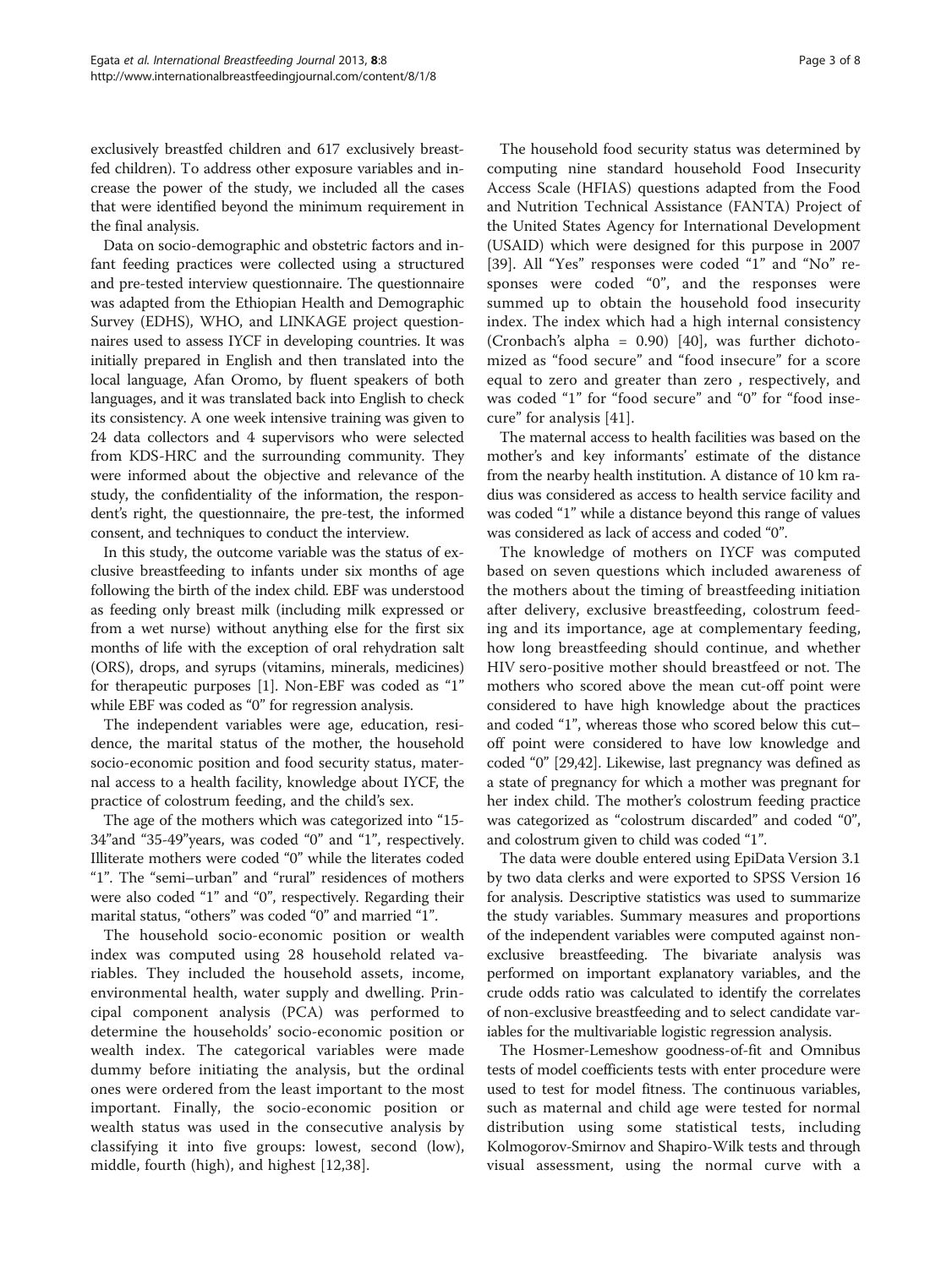histogram. The explanatory variables were tested for multicollinearity before entering them into the multivariable model, using the Variance Inflation Factor (VIF) test, the Tolerance test, and values of the standard error.

Crude Odds Ratio (COR) with 95% confidence intervals was estimated to assess the association between each independent variable and the outcome variable, and a p-value was determined. Variables with p-value  $\leq 0.2$  in the bivariate analysis were considered in the multivariate analysis, along with variables that were well known predictors of non-exclusive breastfeeding, such as maternal age, and child's sex, regardless of the cut-off point for p-value.

Adjusted Odds Ratio (AOR) with 95% confidence intervals was estimated to assess the strength of the association, and a p-value < 0.05 was used to declare the statistical significance in the multivariable analysis. Variables with p-value < 0.05 in the multivariable logistic regression analysis were considered as significant and independent predictors of non-exclusive breastfeeding.

The study was approved by the Ethical Review Committee of Haramaya University, College of Health and Medical Sciences, Ethiopia. The approval letter was dated 12 July, 2010, and numbered Ref IRERC/100/1/2010. The mothers of the children enrolled in the study were informed about the nature of the study, its objectives, expected outcomes, and benefits and the risks associated with it. Informed verbal and written consent was obtained from the mothers before the interview. Illiterate mothers consented by their thumb print after verbal consent. Privacy and confidentiality were maintained throughout the study.

## Results

A total of 860 mother-child pairs were included in the study, making a response rate of 97.7%. The prevalence of non-EBF in infants aged under six months was 28.3%. The mean  $(\pm$  SD) age of mothers of non-exclusively breastfed children was 27.1 (±5.6) years, while it was 26.7 (±5.6) years for mothers of exclusively breastfed children. The mean  $(± SD)$  age of non-exclusively breastfed children was 14.3 ( $\pm$ 4.7) months while it was 13.6 ( $\pm$ 4.5) months for exclusively breastfed children. The majority of the mothers (86.5%) were in the age group of 15-34 years while 70.8% of their children were in the age group of 12- 23 months. A significant percentage of children who were non-exclusively breastfed had mothers with a rural background and lower educational levels (89.3% and 88.5% respectively) in contrast to their counterparts (Table 1).

The rate of non-exclusive breastfeeding was higher (34.2%) among children of mothers who had less access to health facility compared with the rate of exclusive breastfeeding. Non-exclusive breastfeeding was common (63.8%) among children of mother who had less knowledge about IYCF compared with exclusively

| Table 1 Socio-demographic and economic characteristics    |
|-----------------------------------------------------------|
| of the study participants by breast feeding Status, Kersa |
| district, east Ethiopia, 2011                             |

| <b>Characteristics</b>              | Total | <b>Breastfeeding status</b> |            |
|-------------------------------------|-------|-----------------------------|------------|
|                                     |       | Non-EBF (%)                 | EBF (%)    |
| Mother's age (years)                |       |                             |            |
| 15-34                               | 744   | 208 (85.6)                  | 536 (86.9) |
| $35 - 49$                           | 116   | 35 (14.4)                   | 81(13.1)   |
| Mean age $(\pm$ standard deviation) | 860   | 27.1(5.6)                   | 26.7(5.6)  |
| Mother's residence                  |       |                             |            |
| Rural                               | 745   | 217 (89.3)                  | 528 (85.6) |
| Semi-urban                          | 115   | 26 (10.7)                   | 89 (14.4)  |
| Mother's education                  |       |                             |            |
| Illiterate                          | 727   | 215 (88.5)                  | 512 (83.0) |
| Literate                            | 133   | 28 (11.5)                   | 105 (17.0) |
| Marital status                      |       |                             |            |
| Currently unmarried *               | 27    | 13(5.3)                     | 14(2.3)    |
| Married                             | 833   | 230 (94.7)                  | 603 (97.7) |
| Mother's occupation                 |       |                             |            |
| Farmers                             | 538   | 150 (61.7)                  | 388 (62.9) |
| Others <sup>£</sup>                 | 322   | 93 (38.3)                   | 229 (37.1) |
| Father's education                  |       | 123 (53.5)                  | 319 (52.9) |
| Illiterate                          | 442   | 107 (46.5)                  | 284 (47.1) |
| literate                            | 391   |                             |            |
| Father's occupation                 |       | 220 (95.7)                  | 568 (94.2) |
| Farmers                             | 788   | 10(4.3)                     | 35(5.8)    |
| Others $f$                          | 45    |                             |            |
| Household SEP                       |       |                             |            |
| Lowest                              | 171   | 40 (16.5)                   | 131 (21.2) |
| Second                              | 173   | 57 (23.5)                   | 116 (18.8) |
| Middle                              | 172   | 37 (15.2)                   | 135 (21.9) |
| Fourth                              | 172   | 50 (20.6)                   | 122 (19.8) |
| Highest                             | 172   | 59 (24.3)                   | 113 (18.3) |
| Food security status                |       |                             |            |
| Food insecure                       | 397   | 93 (38.3)                   | 304 (49.3) |
| Food secure                         | 463   | 150(61.7)                   | 313 (50.7) |
| Sex of the child                    |       |                             |            |
| Male                                | 447   | 124 (51.0)                  | 323 (52.4) |
| Female                              | 413   | 119 (49)                    | 294 (47.6) |
| Age of the child (in months)        |       |                             |            |
| $6 - 11$                            | 251   | 70 (28.8)                   | 181 (29.3) |
| 12-23                               | 609   | 173 (71.2)                  | 436 (70.7) |
| Mean age of the child $(\pm SD)$    | 860   | 14.3(4.7)                   | 13.6(4.5)  |

 $* =$  separated, divorced, widowed,  $\pounds =$  civil servant, private employee, private business, daily laborer, student , SEP Socio-Economic Position.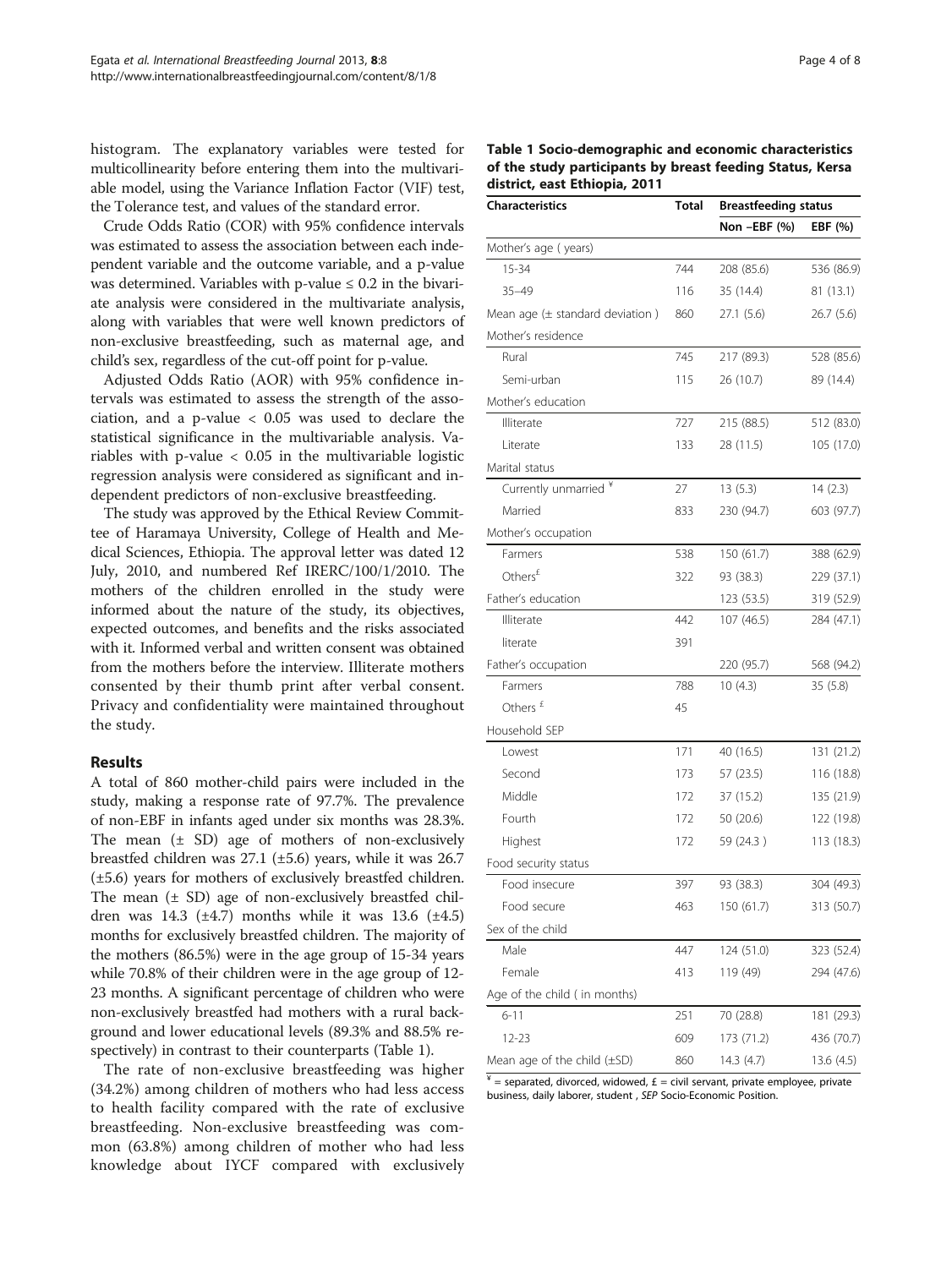<span id="page-4-0"></span>breastfed children. Non-exclusive breastfeeding was also more common (11.9 %) among children of mothers who used to discard colostrum compared with exclusively breastfed children. Prelacteal feeding was practiced by 75.8% of the mothers (Table 2).

The independent variables were evaluated for multicollinearity based on the results of VIF and tolerance tests and values of standard errors. Maternal ANC visit during last pregnancy tended to correlate with maternal access to health facility during the test for multicollinearity and excluded from the multivariable logistic regression model. However, after removing this variable from the model, the result of the VIF ranged from 1.017 to 1.211, while the values of the tolerance test fell to less than one, which was within the normal limit, showing the absence of multicollinearity [\[43\]](#page-7-0). Moreover, the values for the standard errors were small and less than two for all variables in the model, indicating the stability of the model.

The bivariate analysis revealed that maternal illiteracy [COR (95% CI) = 1.6 (1.0, 2.5)], being currently unmarried [COR (95% CI) = 2.4 (1.1, 5.3)], low (second) [COR (95%)  $CI$  ) = 1.6 (1.001, 2.7)], and highest [COR (95% CI) = 1.7 (1.1, 2.8)] household socio-economic positions, household food security status [COR  $(95\% \text{ CI}) = 1.6 (1.2, 2.1)$ ], less maternal access to health facility [COR (95% CI) = 3.6 (2.5, 5.1)], low maternal knowledge about IYCF practice [COR (95% CI) = 4.0 (2.9 , 5.5)], and discarding colostrum [COR (95% CI ) =  $1.8$  (1.08, 2.9)] were significantly associated with non-exclusive breastfeeding in infants aged under six months ( $p < 0.05$ ) (Table 3).

Table 2 Maternal characteristics by breastfeeding status, Kersa district, east Ethiopia, 2011

| <b>Characteristics</b>               | Total | <b>Breastfeeding status</b> |                |
|--------------------------------------|-------|-----------------------------|----------------|
|                                      |       | Non-EBF                     | <b>EBF</b>     |
|                                      |       | $n\frac{6}{6}$              | $n\frac{6}{6}$ |
| Mother's access to a health facility |       |                             |                |
| No                                   | 161   | 83 (34.2)                   | 78 (12.6)      |
| Yes                                  | 699   | 160 (65.8)                  | 539 (87.4)     |
| ANC visit during last pregnancy      |       |                             |                |
| No                                   | 492   | 108 (44.4)                  | 384 (62.2)     |
| Yes                                  | 368   | 135 (55.6)                  | 233 (37.8)     |
| Mother's knowledge about IYCF        |       |                             |                |
| l ow                                 | 343   | 155 (63.8)                  | 188 (30.5)     |
| High                                 | 517   | 88 (36.2)                   | 429 (69.5)     |
| Colostrum feeding practice           |       |                             |                |
| Discarded                            | 73    | 29 (11.9)                   | 44 (7.1)       |
| Given to child                       | 787   | 214 (88.1)                  | 573 (92.9)     |
| Prelacteal feeding                   |       |                             |                |
| Yes                                  | 652   | 167(68.7)                   | 485(78.6)      |
| No                                   | 208   | 76 (31.3)                   | 132 (21.4)     |
|                                      |       |                             |                |

ANC Antenatal care, IYCF Infant and Young Child Feeding.

The odds of non-EBF in infants aged under six months were nearly 2 times higher among children of illiterate mothers and mothers who belonged to households in the second (low) and highest socio-economic positions. Similarly, the odds of non-EBF were 2.4 times higher among children of currently unmarried mothers compared with their counterparts. The odds of non-EBF were 1.6 times higher among children of mothers who belonged to food secured households compared with children of mothers who were from food insecure households. The odds of non-EBF were 4 times higher among children of mothers

Table 3 Predictors of non-exclusive breastfeeding among mothers of children under two years of age, Kersa district, east Ethiopia, 2011

| Characteristics                      | <b>COR (95% CI)</b>  | AOR (95% CI)        |  |
|--------------------------------------|----------------------|---------------------|--|
| Mother's age (years)                 |                      |                     |  |
| 15-34                                | 1                    | 1                   |  |
| $35 - 49$                            | $1.1$ (0.7, 1.7)     | $1.0$ (0.6, 1.6)    |  |
| Mother's residence                   |                      |                     |  |
| Rural                                | 1.4(0.9, 2.2)        | $1.4$ (0.8, 2.4)    |  |
| Semi-urban                           | 1                    | 1                   |  |
| Mother's education                   |                      |                     |  |
| Illiterate                           | $1.6$ (1.008, 2.5)*  | $1.5$ (0.9, 2.5)    |  |
| Literate                             | 1                    | 1                   |  |
| Marital status                       |                      |                     |  |
| Currently unmarried                  | $2.4$ (1.1, 5.3)*    | $2.6$ (1.1, 5.9)*   |  |
| Married                              | 1                    | 1                   |  |
| Household SEP                        |                      |                     |  |
| Lowest                               | 1                    | $\mathbf{1}$        |  |
| Second                               | $1.6$ (1.001, 2.7)*  | $1.6$ (0.9, 2.7)    |  |
| Middle                               | 0.9(0.5, 1.5)        | $0.7$ $(0.4, 1.3)$  |  |
| Fourth                               | $1.3$ (0.8, 2.3)     | $0.9$ $(0.6, 1.6)$  |  |
| Highest                              | 1.7 (1.07, 2.8)*     | $1.1$ (0.6, 2.0)    |  |
| Food security status                 |                      |                     |  |
| Food insecure                        | 1                    | 1                   |  |
| Food secure                          | $1.6$ $(1.2, 2.1)$ * | 1.4(0.9, 1.9)       |  |
| Child's sex                          |                      |                     |  |
| Male                                 | 1                    | 1                   |  |
| Female                               | $1.1$ (0.8, 1.4)     | $1.0$ (0.7, 1.4)    |  |
| Mother's access to a health facility |                      |                     |  |
| <b>No</b>                            | 3.6 $(2.5, 5.1)$ **  | $2.9(1.9, 4.3)$ **  |  |
| Yes                                  | 1                    | 1                   |  |
| Mother's knowledge on IYCF           |                      |                     |  |
| Low                                  | 4.0 (2.9, 5.5)**     | $3.4$ (2.4, 4.7) ** |  |
| High                                 | 1                    | 1                   |  |
| Colostrum feeding practice           |                      |                     |  |
| Discarded                            | $1.8$ (1.1, 2.9)*    | 1.6(0.9, 2.8)       |  |
| Given to child                       | 1                    | 1                   |  |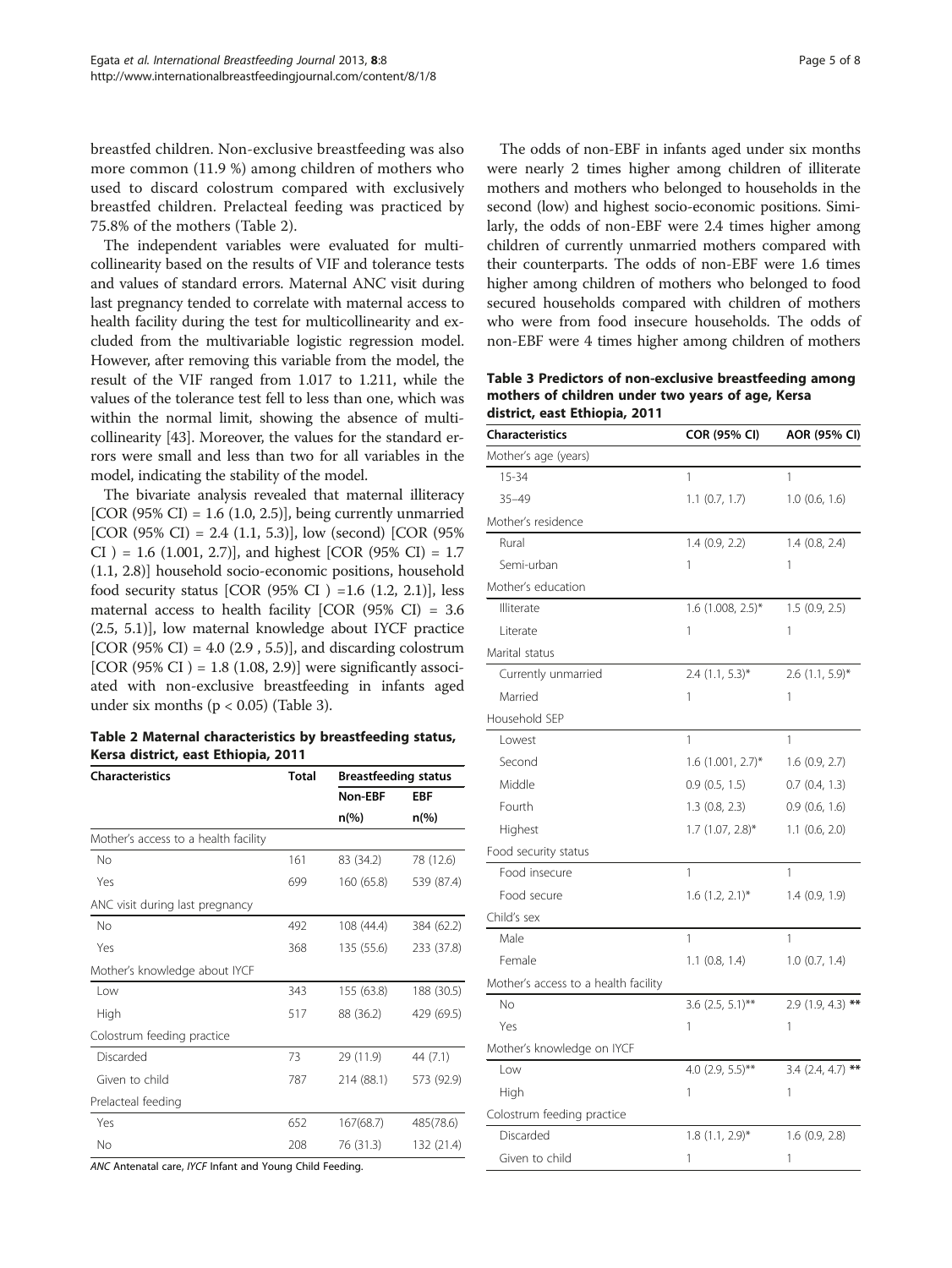who had little access to health facilities and who had little knowledge about IYCF practices compared with their counterparts. Moreover, the odds of non-EBF were 1.8 times higher among children of mothers who used to discard colostrum than their counterparts (Table [3](#page-4-0)).

In the multivariable logistic regression model, after adjusting for all possible confounders, being currently unmarried [AOR (95% CI) =2.6, 95% CI (1.1, 5.9)], less maternal access to health facility [AOR (95% CI) = 2.9 ,95% CI (1.9 ,4.3)], and low maternal knowledge on IYCF practices [AOR (95% CI) = 3.4, 95% CI (2.4 ,4.7)] remained significant as independent predictors of non-exclusive breastfeeding in infants aged under six months ( $p < 0.05$ ) (Table [3](#page-4-0)).

## **Discussion**

In this study, the prevalence of non-exclusive breastfeeding in infants aged under six months was 28.3%. We also examined the demographic and socio-economic characteristics, and the maternal and child related characteristics associated with the practice of nonexclusive breastfeeding for children under- two years in east Ethiopia. Accordingly, being currently unmarried, having less maternal access to health facility, and low maternal knowledge on IYCF practices were identified as independent predictors of non-exclusive breastfeeding.

Non-exclusive breastfeeding in infants aged under six months was practiced by 28.3% the mothers of children aged under-two years in this study. This finding was less than the findings of other previous studies conducted in developing countries ( in which the prevalence of non-EBF ranged from 28.7% to 88% [[5,9,13,15,18,20](#page-6-0),[26](#page-7-0),[27](#page-7-0),[30](#page-7-0)] including Ethiopia where it ranged from 51% to 75% [[21,22,](#page-6-0)[33\]](#page-7-0). This inconsistency could be due to the difference in the sample size and the age of the children included in the study as well as the retrospective nature of this study.

The marital status of mothers was associated with the practice of non-EBF in infants aged under six months. Children of currently unmarried mothers had nearly three times the odds of being not exclusively breastfed than their counterparts. This finding was in line with other similar studies in developing countries which identified that not living in joint families was a detriment to the practice of EBF [[15,22,](#page-6-0)[27\]](#page-7-0). This could be explained in such a way that unmarried mothers lack supportive advices to be offered on the importance of EBF by the husbands and other relatives compared with married mothers.

Non–EBF in infants aged under six months was associated with less maternal access to a health facility. Children of mothers who had little access to a health facility were found to be nearly 3 times more likely not to be exclusively breastfed compared with their counterparts. This might be explained by the fact that pregnant mothers could get information on EBF from health care providers during their contact for antenatal care services. This is possible only when mothers have adequate access to health facilities. In the principle of primary health care, accessibility refers to the availability of health service rendering institutions within 10 km radius. Nonetheless, maternal and child health service coverage was not enough in this study setting [[10,](#page-6-0)[44\]](#page-7-0).

Low maternal knowledge on IYCF practices predicted the practice of non EBF in infants aged under six months. Children of mothers who scored below the mean cut-off point upon responding to IYCF knowledge questions were 3.4 times more likely not to be exclusively breastfed compared with their counterparts. No prior study described comprehensive maternal knowledge on IYCF practices, except one which identified low maternal knowledge on exclusive breastfeeding as the only predictor of nonexclusive breastfeeding [[26,29,42\]](#page-7-0).

In this study, maternal age and other maternal socioeconomic characteristics, such as level of education, residence, and the household socio-economic position did not show significant association with non-EBF in infants aged under six months, unlike in other similar studies conducted earlier. This might be due to the fact that almost all the study participants in this study were homogenous with respect to their socio-economic characteristics. There was also no significant association between non-EBF and a child's sex [\[4,9,12,15,24](#page-6-0)]. Moreover, non– EBF in infants aged under six months was not associated with household food security status. This finding was not in line with that of other similar studies in which household food security status has influenced infant and young child breastfeeding practices, particularly for infants and children greater than 6 months of life [\[31,32\]](#page-7-0). This variation could be attributed to the difference in methodological approach, in determining the food security status and the number of study participants considered in the respective studies.

One of the strengths of this study is its capacity to overcome the problem of selection bias; the non-exclusively breastfed children and the exclusively breastfed children were selected at random on the basis of KDS-HRC data base using a sampling frame. Its other strength is that the outcome variable of interest (EBF) was defined in the context of WHO's IYCF indicators to select the appropriate subjects for the study. The baseline survey, for the purpose of other longitudinal study in the DSS, was also a good opportunity for the easy selection of the study subjects.

With regard to the limitations of the study, information on IYCF practices, including EBF, was collected retrospectively, which might have resulted in a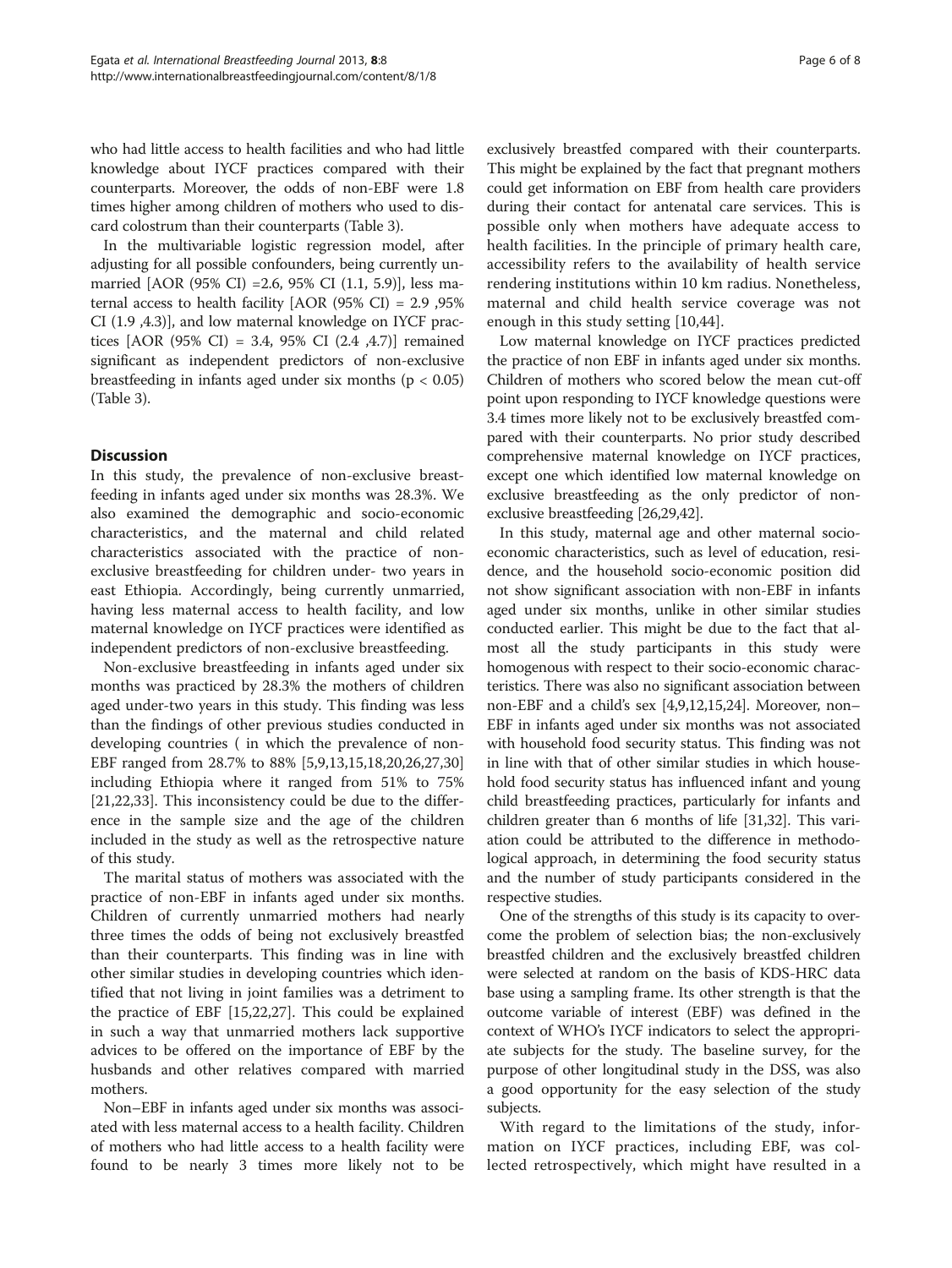<span id="page-6-0"></span>recall bias as the majority of rural mothers might not evenly recall past events. This problem could have been avoided by using a prospective study design, in which mothers had been enrolled as soon as they had given birth and followed for their practice of EBF in infants aged under six months. However, as child birth is a special event, this limitation might have had only little effect on the findings of the study. Similarly, interviewer bias might have also occurred during the interviews. However, since due attention was given to the entire procedure of data collection, its effect might not be a threat to the findings of the study.

### Conclusion

The results of this study indicated that the prevalence of non-EBF, in infants aged under six months, was 28%. It was common among mothers with no marital relationship, poor access to health facilities, and inadequate knowledge about Infant and Young Child Feeding Practices. Family support, education, and Behavior Change Communication on infant feeding at the community level may improve the knowledge, behavior, and practice of the mothers on optimal Infant and Young Child Feeding Practices, particularly on exclusive breastfeeding.

#### Competing interests

The authors declare that they have no competing interests.

#### Authors' contributions

GE: participated in the design of the study, performed the data collection, performed the statistical analysis and served as the lead author of the manuscript. YB: participated in the design of the study and contributed to finalization of the manuscript. AW: participated in the design of the study, statistical analysis and in finalizing the manuscript. All authors read and approved the final manuscript.

#### Acknowledgements

First, our deep gratitude goes to Haramaya University for its financial support for this research. Secondly, we are very grateful to the supervisors, data collectors, respondents, and to all other individuals for their contributions.

#### Author details

<sup>1</sup>College of Health and Medical Sciences, Haramaya University, Harar, Ethiopia. <sup>2</sup> Addis Continental Institute of Public Health, Addis Ababa, Ethiopia.<br><sup>3</sup> Dopartment of Epidemicleau and Biostatistics, School of Public Health. <sup>3</sup>Department of Epidemiology and Biostatistics, School of Public Health Addis Ababa University, Addis Continental Institute of Public Health, Addis Ababa, Ethiopia.

#### Received: 6 September 2012 Accepted: 4 August 2013 Published: 7 August 2013

#### References

- World Health Organization: Indicators for assessing infant and young child feeding practices: Definitions. Conclusions of a consensus meeting held 6–8 November 2007. Washington D.C., USA; 2008. [http://www.unicef.org/](http://www.unicef.org/nutritioncluster/files/IYCFE_WHO_Part1_eng.pdf) [nutritioncluster/files/IYCFE\\_WHO\\_Part1\\_eng.pdf](http://www.unicef.org/nutritioncluster/files/IYCFE_WHO_Part1_eng.pdf)
- 2. World Breastfeeding Trends Initiatives (WBTi): The state of breastfeeding in 33 countries: tracking infant and young child feeding policies and programmes worldwide; 2010. [http://www.bfmed.org/Media/Files/Documents/pdf/WBTi%](http://www.bfmed.org/Media/Files/Documents/pdf/WBTi%20The-state-of-breastfeeding-in-33-countries-2010.pdf) [20The-state-of-breastfeeding-in-33-countries-2010.pdf](http://www.bfmed.org/Media/Files/Documents/pdf/WBTi%20The-state-of-breastfeeding-in-33-countries-2010.pdf)
- 3. Imtiaz YM, Saleem M: Exclusive breastfeeding and child survival in

Pakistan and other south Asian countries. Pak J Nutr 2009, 8(6):910-911.

- 4. Qiu L, Zhao Y, Binns CW, Lee AH, Xie X: Initiation of breastfeeding and prevalence of exclusive breastfeeding at hospital discharge in urban, suburban, and rural areas of Zhejiang China. International Breastfeeding Journal 2009, 4:1.
- 5. Perera PJ, Fernando M, Warnakulasuria T, Ranathunga N: Feeding practices among children attending child welfare clinics in Ragama MOH area: a descriptive cross-sectional study. International Breastfeeding Journal 2011, 6:18.
- 6. World Health Organization: Learning from large-scale community-based programmes to improve breastfeeding practices; 2008. [http://whqlibdoc.who.](http://whqlibdoc.who.int/publications/2008/9789241597371_eng.pdf) [int/publications/2008/9789241597371\\_eng.pdf](http://whqlibdoc.who.int/publications/2008/9789241597371_eng.pdf)
- 7. Ma J-Q, Zhou L-L, Hu Y-Q, Liu J-R, Liu S-S, Zhang J, Sheng X-Y: A summary index of infant and child feeding practices is associated with child growth in urban shanghai. BMC Public Health 2012, 12:568
- 8. UNICEF: The state of the World's children: children in an urban world; 2012. [http://](http://www.unicef.org/sowc/files/SOWC_2012-Main_Report_EN_21Dec2011.pdf) [www.unicef.org/sowc/files/SOWC\\_2012-Main\\_Report\\_EN\\_21Dec2011.pdf](http://www.unicef.org/sowc/files/SOWC_2012-Main_Report_EN_21Dec2011.pdf)
- 9. Agho KE, Dibley MJ, Odiase JI, Ogbonmwan SM: Determinants of exclusive breastfeeding in Nigeria. BMC Pregnancy Childbirth 2011, 11:2.
- 10. Venancio SI, Monteiro CA: Individual and contextual determinants of exclusive breastfeeding in Sa˜o Paulo, Brazil: a multilevel analysis. Public Health Nutr 2005, 9:40–46.
- 11. UNICEF: The state of the World's children special edition: celebrating 20 years of the convention on the rights of the child: 2010. [http://www.unicef.org/rightsite/](http://www.unicef.org/rightsite/sowc/pdfs/SOWC_Spec%20Ed_CRC_Main%20Report_EN_090409.pdf) [sowc/pdfs/SOWC\\_Spec%20Ed\\_CRC\\_Main%20Report\\_EN\\_090409.pdf](http://www.unicef.org/rightsite/sowc/pdfs/SOWC_Spec%20Ed_CRC_Main%20Report_EN_090409.pdf)
- 12. Central Statistical Agency [Ethiopia] and ICF International: Ethiopia demographic and health survey 2011. Addis Ababa, Ethiopia and Calverton, Maryland, USA: Central Statistical Agency and ICF International; 2012.
- 13. Chudasama RK, Amin CD, Parikh YN: Prevalence of exclusive breastfeeding and its determinants in first 6 months of life: a prospective study. Online Journal of Health and Allied Sciences 2009, 8:1.
- 14. World Health Organization, Multicentre Growth Reference Study Group: Breastfeeding in the WHO multicentre growth reference study. Acta Paediatr 2006, Suppl 450:16–26.
- 15. Al-Sahab B, Lanes A, Feldman M, Tamim H: Prevalence and predictors of 6 - month exclusive breastfeeding among Canadian women: a national survey. BMC Pediatr 2010, 10:20.
- 16. Shi L, Zhang J, Wang Y, Guyer B: Breastfeeding in rural China: association between knowledge, attitudes, and practices. J Hum Lact 2008, 24:377–385.
- 17. Mihrshahi S, Ichikawa N, Shuaib M, Oddy W, Ampon R, Dibley MJ, Kabir AKML, Peat JK: Prevalence of exclusive breastfeeding in Bangladesh and its association with diarrhoea and acute respiratory infection: results of the multiple indicator cluster survey 2003. J Health Popul Nutr 2007, 25(2):195–204.
- 18. Tan KL: Factors associated with exclusive breastfeeding among infants under - six months of age in peninsular Malaysia. International Breastfeeding Journal 2011, 6:2.
- 19. Koosha A, Hashemifesharaki R, Mousavinasab N: Breastfeeding patterns and factors determining exclusive breast-feeding. Singapore Med J 2008, 49(12):1002–1006.
- 20. Inayati DA, Scherbaum V, Purwestri RC, Hormann E, Wirawan NN, Suryantan J, Hartono S, Bloem MA, Pangaribuan RV, Biesalski HK, Hoffmann V, Bellows AC: Infant feeding practices among mildly wasted children: a retrospective study on Nias island, Indonesia. International Breastfeeding Journal 2012, 7:3.
- 21. Macro, International, Inc: Nutrition of young children and women, Ethiopia 2005: findings from the 2005 Ethiopia demographic and health survey. Calverton, Maryland, USA: Macro International Inc; 2008.
- 22. Alemayehu T, Haidar J, Habte D: Determinants of exclusive breastfeeding practices in Ethiopia. Ethiopian Journal of Health Development 2009, 23(1):12–18.
- 23. Mukuria AG, Kothari MT, Abderrahim N: Infant and young child feeding updates. Calverton, Maryland, USA: ORC Macro; 2006.
- 24. Black RE, Allen LH, Bhutta ZA, Caulfield LE, de Onis M, Ezzati M, Mathers C, Rivera J, for the Maternal and Child Under-nutrition Study Group: Maternal and child under-nutrition: global and regional exposures and health consequences. Lancet 2008, 371:243–260.
- 25. World Health Organization: Infant and young child feeding: model chapter for text books for medical students and allied health professionals. Switzerland: World Health Organization; 2009.